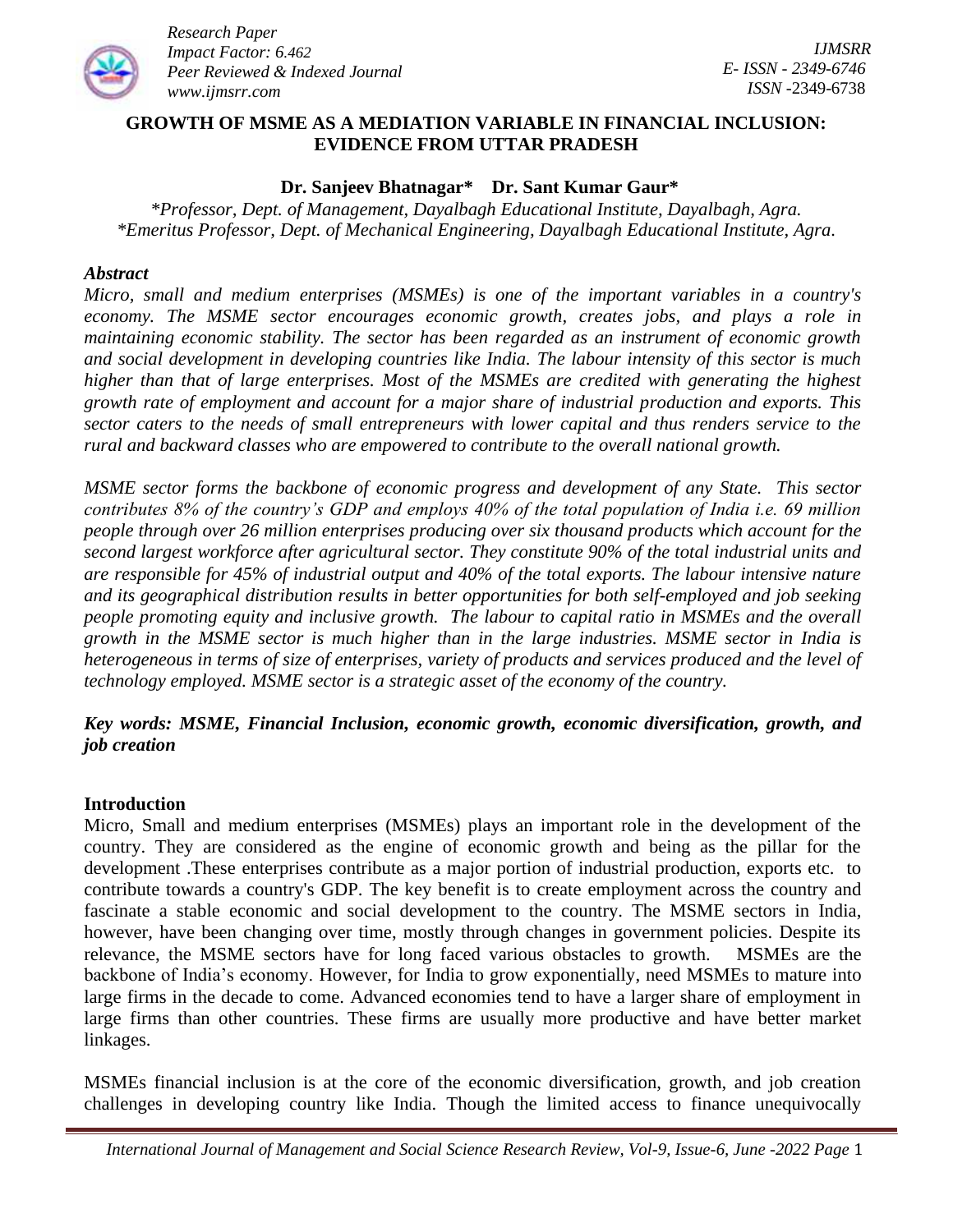

*IJMSRR E- ISSN - 2349-6746 ISSN -*2349-6738

remained a constraint to Micro, Small, and Medium Enterprises (MSMEs), different data revealed that the sector accessed relatively a sufficient amount of funding. However, due to biased and irrational decision-making problems, accessed finance could not bring about vertical growth in the sector. Since the performance of MSMEs is a function of different factors like financial services and government support, these factors could be suppressed or exhilarated by other mediating variables.

The MSMEs contribute significantly in the development of Indian economy through export production, domestic production, low investment requirements, operational flexibility, technology oriented enterprises etc. The SMEs are complimentary to large industries operating in the economy & contribute enormously to the socio-economic development of the country. On an average this sector has almost 36 million units that provide employment to about 80 million individuals. This sector through the production of 6000 products contributes 8% to GDP of the country. The Ministry of Micro, Small & Medium Enterprises of Government of India has the responsibility of designing policies, projects & schemes for the development and promotion of these MSM enterprises.

#### **MSMEs – its importance**

Micro, Small and medium enterprises are an integral part of the economy. They provide employment opportunities to the weakest and poorest strata of the society, giving them a way out of the perpetual poverty that they seem doomed to. MSMEs tap into the raw, latent entrepreneurial potential of the country acting as seedbeds of innovation. In the pre independence period organized industrialization did not gain much traction but after independence 'in all Policy Resolutions from 1948 to 1991, recognition was given to the micro and small enterprises. They were termed effective tools to expand employment opportunities, help ensure equitable distribution of the national income and facilitate effective mobilization of private sector resources of capital and skills' (MSME Ministry Overview, 2009).

MSMEs are important for the development of any economy given their role in job creation and their ability to foster entrepreneurship. The units contribute significantly to the manufacturing output, employment generation and exports of India. This sector has consistently registered a higher growth rate (6.5% on gross output for financial year 2012-13) compared to the rest of the industrial sector. Currently, there are 44.7 million Enterprises spread across the country employing 40% of the total population. 10.6 million People were working in this sector during 2001-02 whereas the number grew to 101 million people in 2012-13. More and more people are getting employed through new MSMEs every year, currently making up for largest workforce after the agricultural sector. They cater to a large band of customers by producing wide range of products from traditional to high-tech level. The leading industry in the MSME Sector is Retail trade constituting 39.85% of industries followed by Manufacture of Apparel (8.75%), Manufacture of Food Products and Beverages (6.94%) etc.

#### **Status of MSMEs in India**

MSMEs represented the model of economic development in India which emphasized high contribution to domestic production, significant export earnings, low investment requirements, employment generation, effective contribution to foreign exchange earning of the nation with low import-intensive operations. The contribution of MSMEs has been remarkable in the industrial development of the country.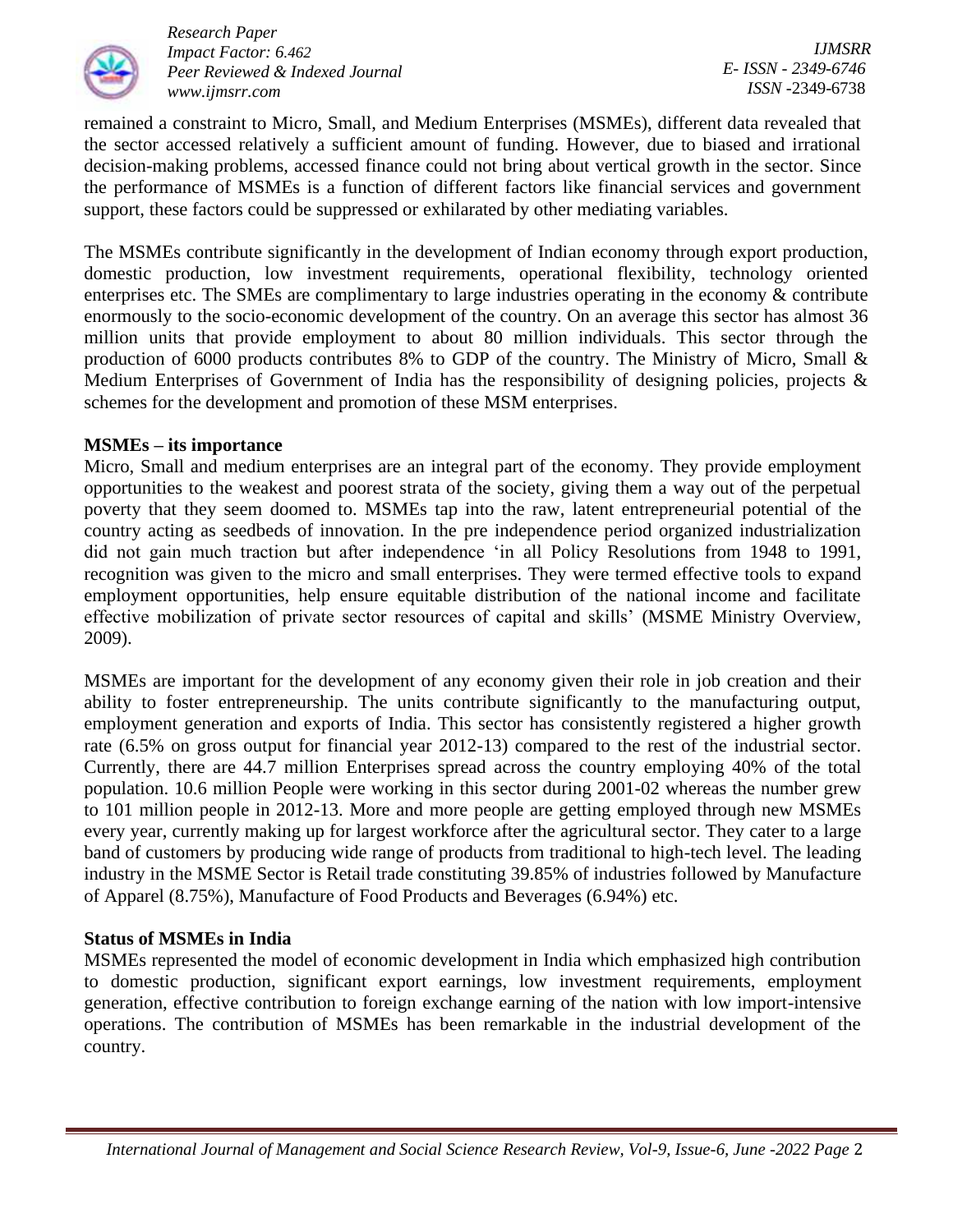

Source – Government of India Ministry of Micro, Small & Medium Enterprises, Annual Report 2014-15

Figure-1 shows the growth pattern of MSMEs units in India, where 361.76 lakhs units were recorded in 2006-07, 377.36 lakhs units in 2007-08, 393.70 lakhs units in 2008-09, 410.80 lakhs units in 2009- 10, 428.73 lakhs units in 2010-11, 447.64 lakhs units in 2011-12, 467.54 lakhs units in 2012-13 & 488.56 lakhs units in 2013-14 respectively in increasing trend. The importances of MSME sector in the growing Indian economy have long been recognized. However, there are some major hindrances to growth such as complicated bureaucratic registration procedures, difficulty in accessing finance and working capital loans from banks and other institutional sources, difficulty in acquiring information and management skills. Though efforts to block these gaps in the business environment for MSMEs have been there yet their nature was fragmented.

# **Status of MSMEs in Uttar Pradesh**

To promote the micro, small and medium enterprises (MSME) sector, Uttar Pradesh has mandated 25 per cent procurement of goods produced by MSMEs by the state government departments and public sector undertakings (PSU) from the state MSMEs.

The UP MSME procurement policy 2014 is expected to provide a major boost to the sector, which has been weathering tough competition and general economic slowdown in the recent times (UP MSMEs procurement policy 2020).

MSME sector is the backbone of the state's industrial growth where government could act as a catalyst by promoting the MSME clusters (CM Uttar Pradesh, November 9, 2018)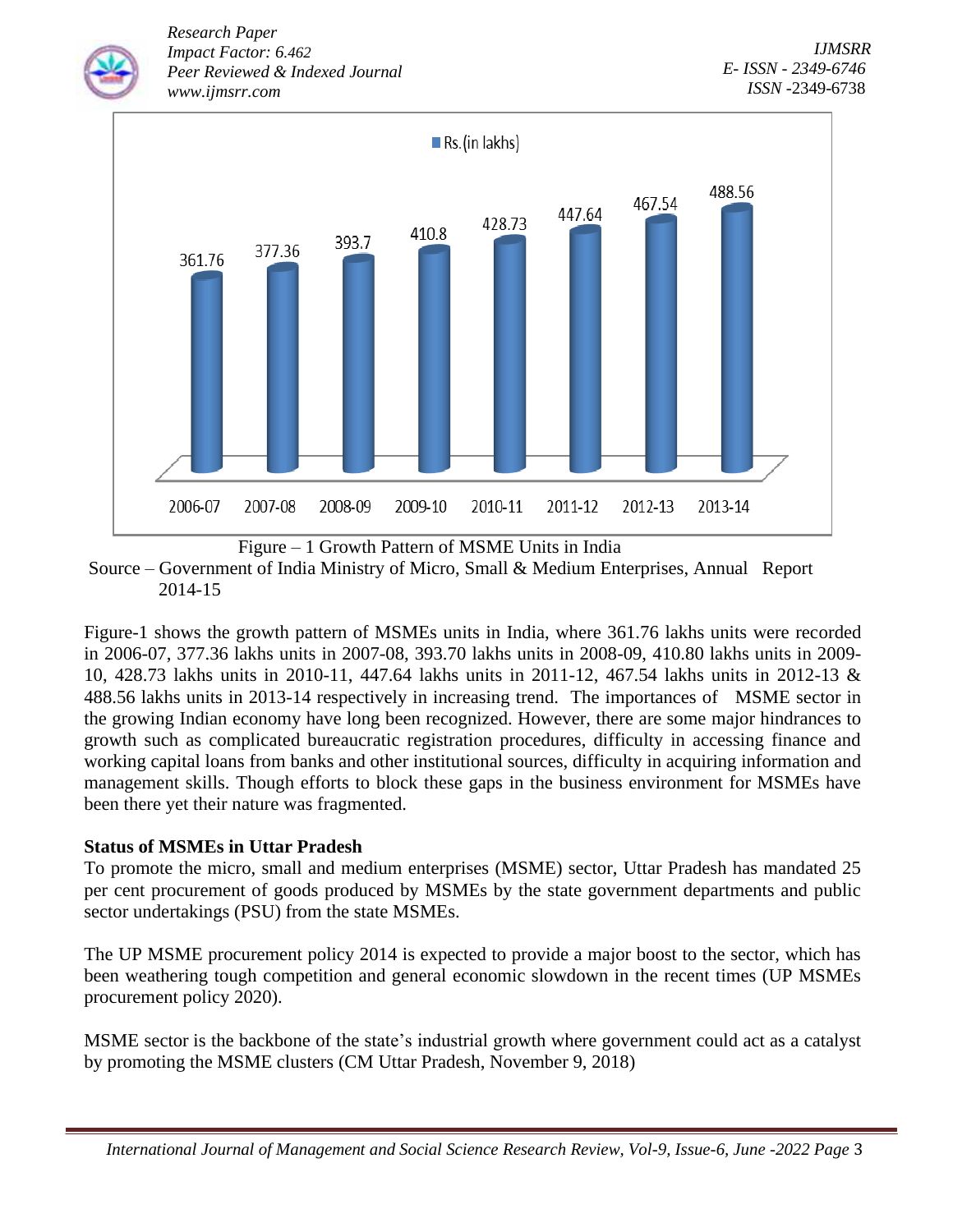

Figure 2: Growth Pattern of State Gross Domestic Product (SGDP) in Uttar Pradesh (At current price at factor cost)

Source- Institute for competitiveness analysis

It is evident from Fig.2 that turnover for the growth of SGDP of UP increased to INR 491302 crores in 2010 as against INR412151 crores in 2009 making a steep rise of 19.2 percent. It dropped to INR 458217 crores in 2011 making a steep heavy fall of 7.2 percent with a drastic gradient fall of 63.15 percent. This may be due to the financial constraints and the policies of the state government. The State also has marked income inequality and MSME sectors face some major hindrances to growth because complicated bureaucratic procedures including disbursement of finance and working capital loans from banks and other institutional sources. Ease in access of information and management skill is another important issue in this direction.



Figure 3: Growth Pattern of Capital Investment & MSMEs in UP Source: Directorate of Industries, Kanpur

 *International Journal of Management and Social Science Research Review, Vol-9, Issue-6, June -2022 Page* 4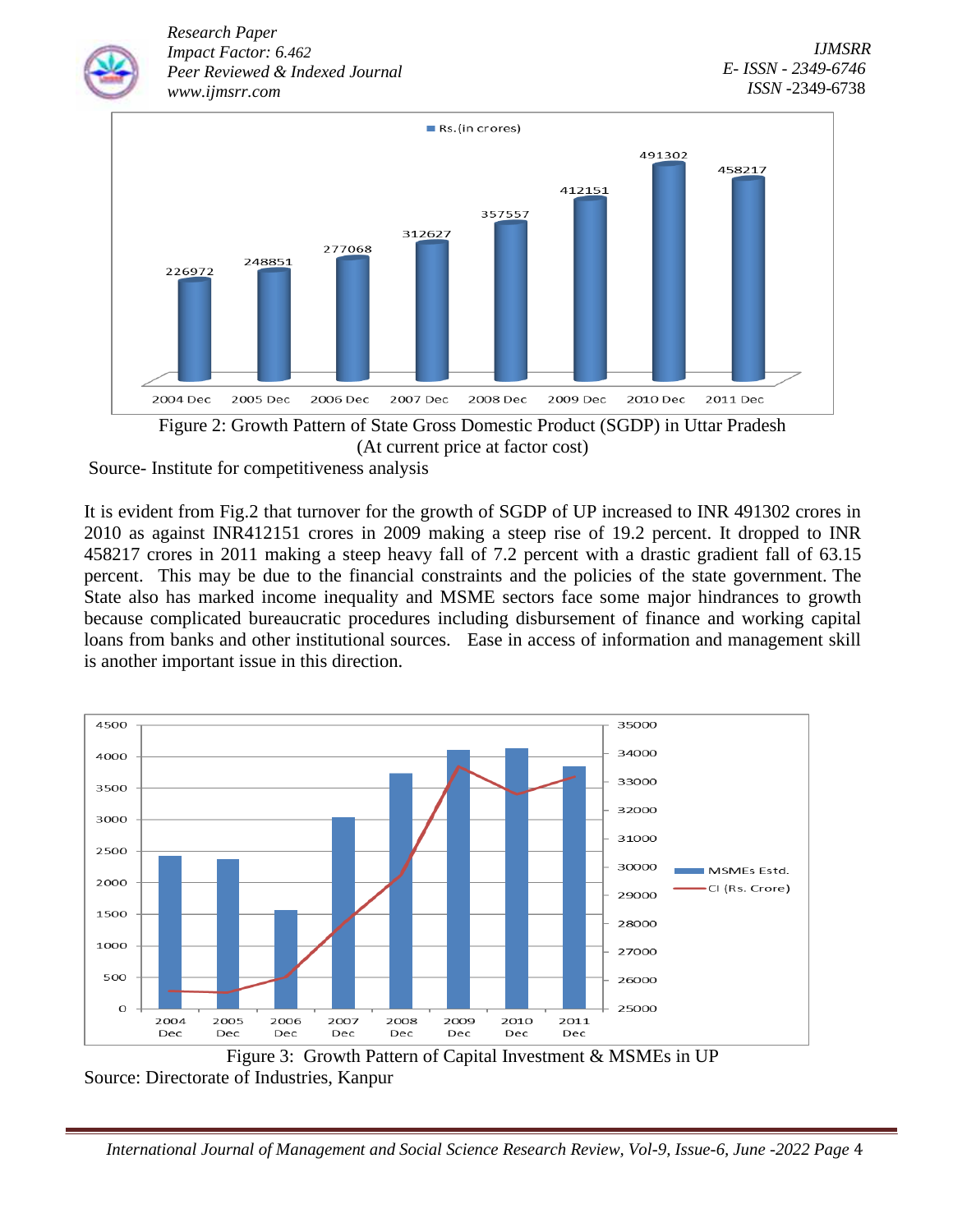

*IJMSRR E- ISSN - 2349-6746 ISSN -*2349-6738

It is evident from Fig 3 that there has been a steep rise in capital investment till 2009 while during these periods the state saw a decrease in the number of units between 2004 and 2006 and then a sudden fast increase till 2009. It clearly shows that the investment done by the state to boot growth of MSME had a positive impact during the period between 2006 and 2009 and it saw some negative impact before 2006. A mixed trend followed after 2009 and continued till 2011. The up and down of Capital Investment affected the financial support to MSMEs in UP and also MSMEs contribution of turnover for GSDP in Uttar Pradesh.





Source: Govt. of India, Ministry of Commerce & Industry, Department of Industrial Policy & Promotion.

Times of India, Nov. 25, 2010.

It is clear from fig. 4 that MSME unit in Uttar Pradesh showing continuously sick from 2006 to 2011while during these periods' sick units decreases between 2006 and 2007 and then a sudden fast increase till 2008 and then the trend shows continuously in decreasing trend up to 2011. The up and down of sick units affected the contribution of turnover for SGDP in Uttar Pradesh.

It is evident from the above analysis that there exists a need to-

- Study the growth and development of Micro, Small and Medium enterprises and its prospects in the light of the funding provided by UPFC under the Central and State Government policies and its nature of utilisation. .
- To help the policy makers to Develop some causal system to assist policy makers to formulate positive policies in the light of changing conditions to resolve the requirement of the enterprises in the interest of economic development of the State.

# **Conclusion**

Finance is a major obstacle in the growth of micro, small and medium enterprises. The lower and middle class is capable of driving itself out of poverty. MSMEs play a pivotal role in Indian economy, as it contributes noticeable to the manufacturing output, employment and exports of the India. But there are several challenges faced by MSMEs hinder the growth opportunities. Hence, it is extreme responsibility of the government of India to design policies and implement it to overcome the problems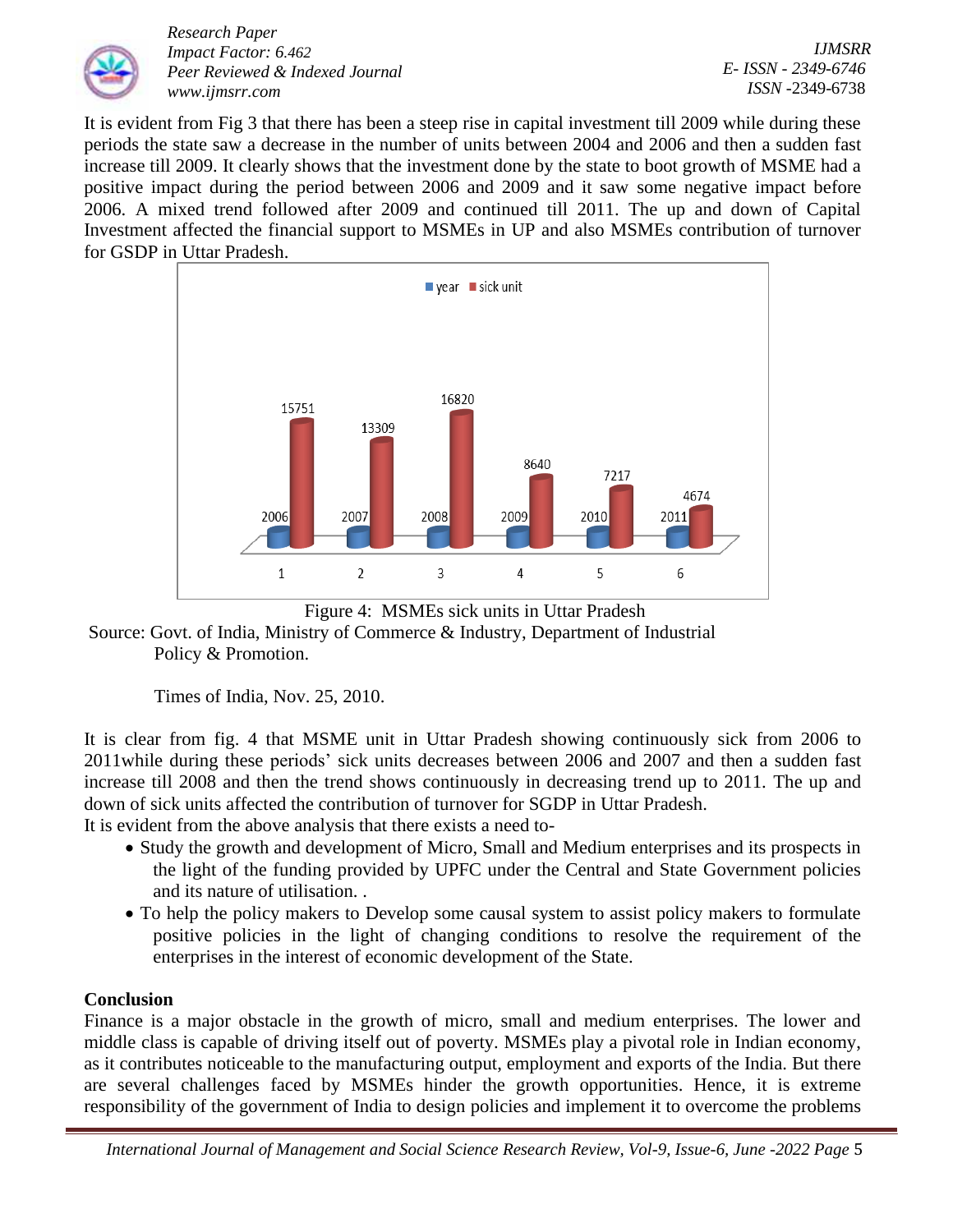

*IJMSRR E- ISSN - 2349-6746 ISSN -*2349-6738

of MSMEs. Statistics presented in this study and other published reports suggests proactive action to be taken in this regard so it can safeguard MSMEs from large companies and cater to healthy growth of MSMEs. Further government also has to arrange for various alternatives for financing of MSMEs. To become backbone of global manufacturing giants, MSMEs must be technologically and skillfully upgraded. A well formulated package offering support to MSMEs is essential to build on their strengths in the future and help the internationalization process of the country. Government has to start implementing the above strategies for strengthening and upgrading the production potential and export orientation of MSMEs.

### **References**

- 1. Ministry of Micro, Small & Medium Enterprises, (2007)
- 2. Economic Survey, 2009–2010
- 3. Chief Manager & Secretary, UPFC, Kanpur
- 4. Financial informations for MSMEs -Agra, Firozabad, Mathura and Mainpuri from Regional Manager, UPFC, Agra.
- 5. International Journal of Interdisciplinary and Multidisciplinary Studies (IJIMS), 2017, Vol 4
- 6. Deputy Commissioner, District Industry Centre Agra, Firozabad, Mathura & Mainpuri for industries verification.
- 7. State Financial Corporations Act, 1951
- 8. A study on financial assistance to small and medium enterprises by KSFC (Journal) -- T Srinivas K – Bangalore, Karnataka, India : ISSN – 2320-0073, 2013- Vols. Volume ISSN – 2320-0073 II, November 13.
- 9. A study on financial assistance to small and medium enterprises by KSFC (Journal) -- T Srinivas K : International monthly refereed journal of research in management  $\&$  technology (ISSN-2320-0073), November 13- volume II.
- 10. A study on policy and programmes to promote Indian MSMEs (journal) Dr. Preeti Gupta Ms Shubhra Bhardwa – International journal of multidisciplinary research review vol. 1, issue - 10,Dec- 2015
- 11. Competitiveness strategies of small and medium enterprises in transitional economics Dr. C.Harvie, Mr. LE Cong Luyen Viet, Dr. Elias Sanidas// uow.eduau-2008.
- 12. Financial obstacles faced by the MSMEs in Tirupur city (journal) Gnanavelu N :Indian Streams Research Journal, Dec 2014- issue 11 : volume 4
- 13. Financial support system towards Micro, Small and Medium enterprises (Report) Dr. Shailesh Gupta Anurag Mathur – Meerut : April 2015 vol X no. 1 ISSN(Print) : 0973-4503 ISSN (online) : 2454-1702 RNI : UPENG 2006/17831,2015
- 14. Foreign direct investment and economic growth in transition economies (journal) Lyroudi Katerina Papanastasiou John, Vamvakidis Athanasios – SEEJE, 2004-vols. South Eastern Europe Journal of Economics 1 (2004) 97-110
- 15. Impact of MSMED Act, 2006 on the growth of Small Industries in India (journal) –Biswas Abhijeet – Varanasi : International Journal in Multidisciplinary and Academic Research (SSIJMAR), May-June 2012 Vol 3, no. 3 (ISSN 2278-5973)
- 16. Micro, Small and Medium Enterprises in Tajikistan : Drivers of and Barriers to Growth (Journal) – Tilekeyev Kanat : MPRA paper no. 66719, posted, 05:39 UTC, 9-October 2015.
- 17. Micro, Small and Medium Industries : Boon or Bane for India (Journal) Kaur Arshveer : International Journal of Finance Research Review, January 2015 – Vol. 3, issue 1: vols ISSN : 2321-0354 – online ISSN : 2347 : 1654 – Print Impact Factor : 0.720